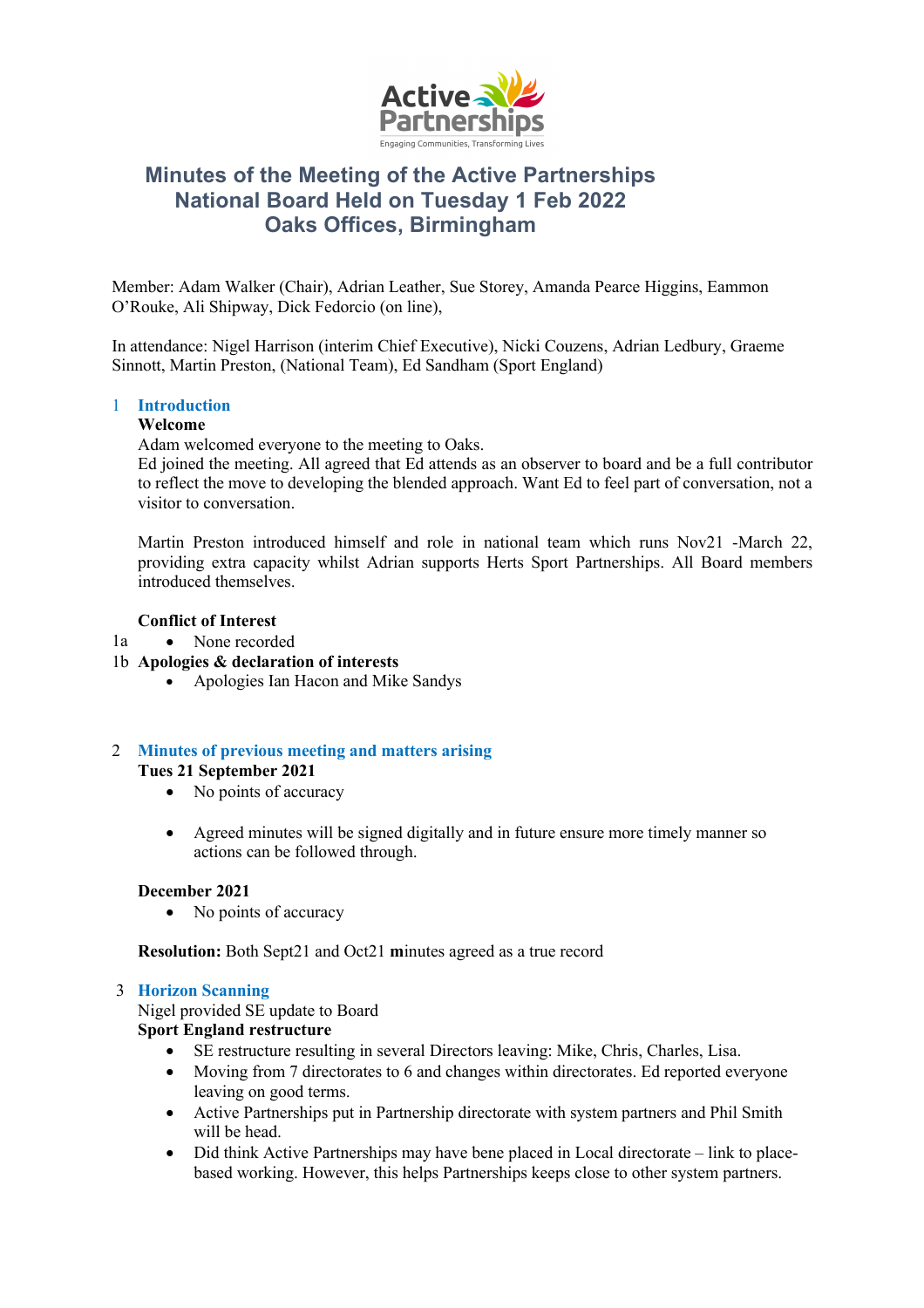

What is more important is what the work is, getting the right environment and work across directorates.

- Emails been exchanged with Phil and arranging meeting late Feb. Would also like Phil to speak to CEOs. Bring Phil up to date on how relationships have changed over last few years but is aware of the Active Partnerships and their work
- Board and Active Partnerships to send best wishes to Mike Diaper

Other developments to note:

- DCMS producing Sporting Futures 2 Strategy. Nigel involved as part of NSPG and have meetings arranged with Minters of sport and civil servants.
- Officer of Health Improvement of disparities putting together strategy for Physical Activity. Nigel involved in working group and strategy. No timescales but they are keen to have own strategy, others are want it to link to UTM.
- Everyone Active Everyday Active Partnerships in discussions. UK Active and LGA, LGPAP all involved. Nigel involved in LGPAP.
- NSPG Released joint statement on comprehensive spreading reviews. Group working well and people are listening to the common messages being released. The group understand different viewpoints and identifies common agendas.
- House of Lords report released before Christmas. Active Partnerships mentioned and had an input. Two points to note

1.sector to pick up where it wants to push e.g. making PE a core subject 2. Health paper due in Feb that will embed legislation need to embed PA

- Dept of Ed- Opening schools' facilities. Active Partnerships have delivered programme well over last 2 years meeting very short timescales. Project is now coming out as £20 million contract and first engagement exercise with potential contractors has been held. Looking at how do we influence tender? A number of organisations have already been in touch to discuss joint approach, could be opportunity to close gaps with some national partners e.g., YST. Delivery of current phase finished in Dec 21 and we now need to ensure we get learning from project.
- Levelling up white paper out this week.
- National audit office reviewing DCMS role in sports over last decade. Graeme interviewed. Feeding into governments approach to sport. Brief appears to be broad.
- SE future of public leisure. Pivot towards a wellbeing service. SE released insight toolmoving communities, open data on leisure usage, AP getting invited as part of insight role
- Climate Change emergency be a Sport and Environment Change Coalition formed. David Gent is representing Active Partnerships.

# 4 **Operational Update**

Paper circulated before meeting. Comments

- Consider how we could replicate the CEO forum for Chairs but on less frequent basis.
- Update is great but what assessment is used to prioritize work. What didn't make the cut? Is a mindset shift needed away from looking at what is being done to what are we trying to achieve / outcome which leads to what are we trying to do, linked to KPI. Consider where the National Development Group can add value.
- Adrian noted currently 121 conversations with CEOs has slipped due to capacity but good depth across Community Practices and Learning. An improvement area is the connectivity, what are we learning and how does that relate to different themes. Code of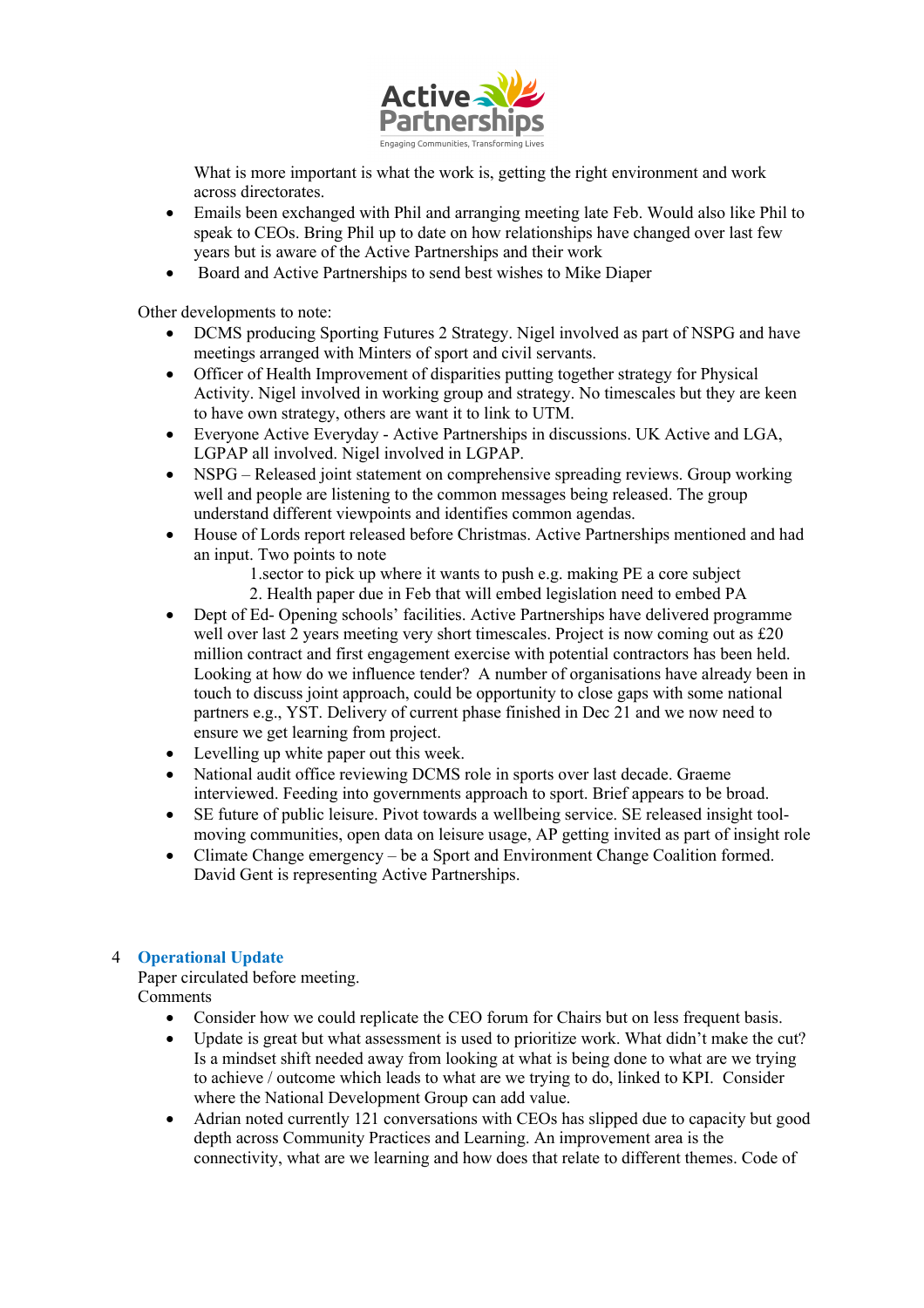

sports Governance changes needs to be picked up. Need to harness expertise in the network, create that network spirit.

- Nigel noted that currently haven't had time to think this way but agree to demonstrate this is our strategic objectives and present against them moving forwards.
- Acknowledged that we are moving through transition phase to strategy. Demands on national team diverse and need to keep positively moving and transition to a new place. Team doing very well to keep involved in relevant conversations.
- Need to consider Board role in strategy and how we can measure performance. Board development must link to code of governance.
- Need to continue to utlise resources effectively across the Partnerships
- Agreed need to better at demonstrating how we are connected and ensure we

getting collective voice and reassurance. Have clarity of role and intent

# 5 **SE Submission- Vison, Goals, and Short-Term Actions**

Sent out as an additional paper prior to meeting.

Nigel confirmed timelines and that need to submit phase 2 to SE by 18 Feb. In perfect world would have written strategy and then would drop in goals, vision etc. but we are not at this stage yet. Finance and structure and vison, medium and short goals all need to be included in submission.

Thank you to Graeme for interpreting conversations and writing paper and applications.

Graeme set context behind paper. Is result of 12 months' work with SE and a variety of groups. Resulted in emerging clarity and consistent of how we see role, bringing together multiple strands and moving forward will build further clarity. Acknowledged this is just a moment in time and where we are now but may change once we develop strategy.

Ed confirmed to board how SE have been part of the process and involved in honest conversations that has led to this point. Genuinely has been developed as shared vison along with CEO and SE have been part of the story. The submission isn't about pitching to SE as they know where we are at and paper is consistent with conversation we have been having and has been developed collaboratively. Do not need to make the case.

## Board comments

- More honest/ authentic narrative on this is where we are at now. Show in the middle of change, with work to do in coming months with new board and team around strengthening understanding of our purpose, work programming, reporting processes. Reflect we are comfortable with change.
- Be more explicit that our ambitions are based on us maximising the expertise that sits across the network.
- Demonstrate that capacity coming from National Team, there to convene and connect across the network
- Balance what we can realistically achieve with £300k do we need to express what we want to achieve as an organization not just for £300k but as part of a bigger team
- Make clearer our ambitions in driving change (eg, bringing the orgs together), not just about us being part of the change. Demonstrating leadership where appropriate.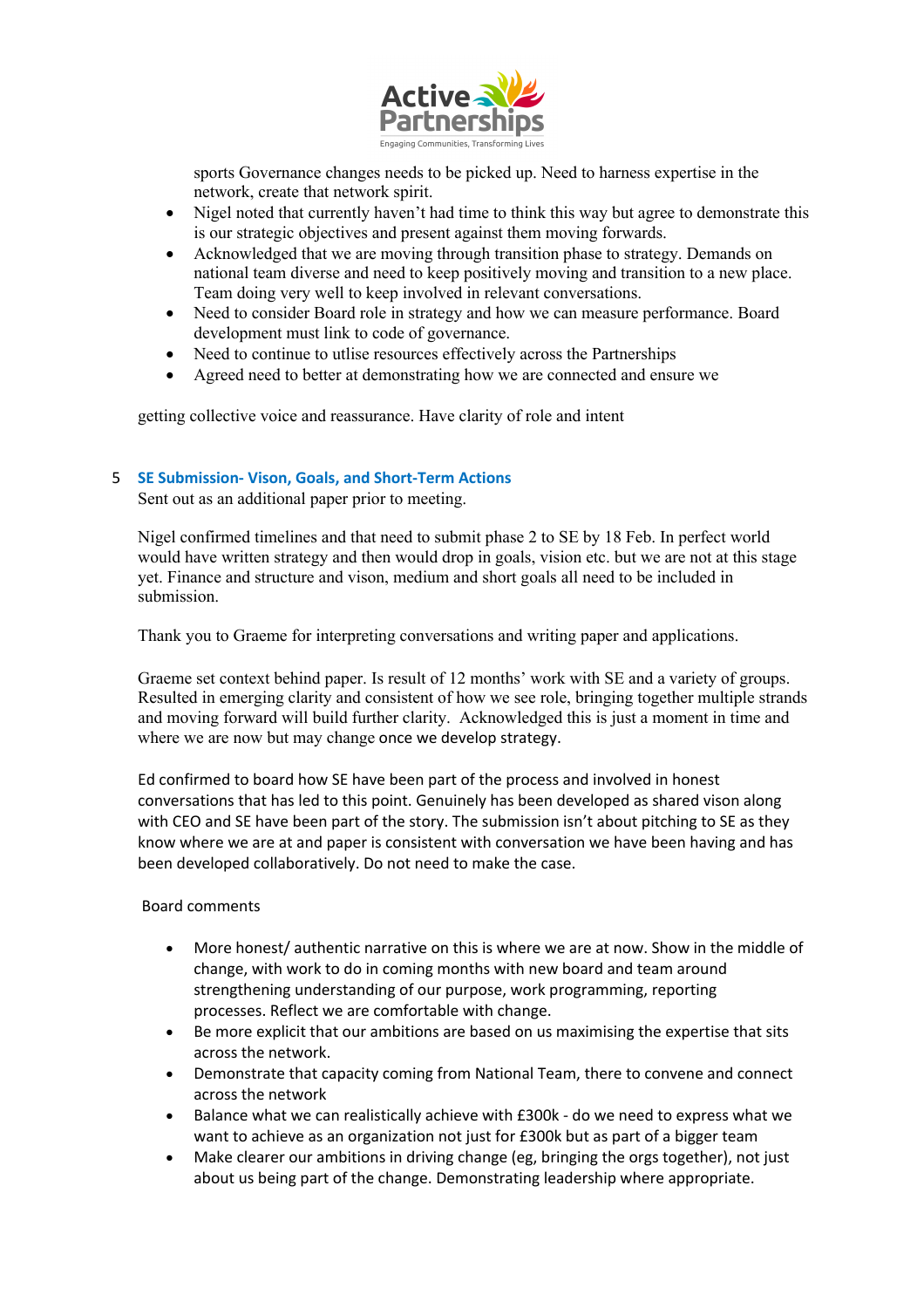

- Clarify our role in projects and programme, delivery and development role and what does this look like going forward. Opportunities to test and learn linked to purpose e.g. pass a test, is this work linked to purpose, does this help connect, convene and learn, what is the criteria for getting involved, capability. Consider leadership role in connecting things, identified through local priorities, we support rather than deliver.
- Positive language important and how we position national function
- Be clearer in the short- and medium-term goals what are the specific things we are going to do as a team and board to help create the changes we aspire to and achieve collective vision. Identify what would you want to measure, goals of board and team not just network.

### Additional comments from team

• medium term goals are what the NT and board will do and will drive work programme. Trying to be aspirational for goals and present back to the network.

**Action:** Next draft of paper to be produce and signed off by board.

### **At this point Graeme, Nicki, Martin and Arian left the meeting**

## 6 **Active Partnerships Review**

6a Nigel had previously distributed a report on the progress relating to the agreed recommendations relating to the Review. The Board noted the progress being made against the actions especially the more pressing issues of the Sport England submission, team review and the membership review which were discussed later in the meeting.

#### 6b **Membership Fees**

Nigel had previously distributed a report relating to the setting of annual membership fees for Active Partnerships. He noted that the current system is outdated as it relates to the time when we had 49 original County Sports Partnerships. Three fully priced alternatives were offered to the Board (remain the same, everyone pays the same, or set the fees relative to the size of he Partnership) and discussed. The alternatives were discussed, and the Board voted (6 for: 1 against) to recommend the option of setting fees according to size of the Active Partnership.

Nigel explained that the review recommendations were that the fees should be set by members at the AGM each year. The Articles have not yet been changed to reflect this but we should still adhere to the principle.

#### Action

Nigel to redraw the report to send to Active partnerships to indicate their preference against the option, with the recommendation from the Board of to set fees according to size of AP. The results would then be reported back to the Board for final decision.

#### 6c **Team Structure and budgets**

Nigel made a presentation on the progress of the National Team structure Review and the accompanying 5-year budget to be submitted as part of the Sport England system partner funding bid. The team review had been undertaken by both the HR and Finance Sub-Committees over the last two months. Nigel explained the consultation process undertaken with the current team members.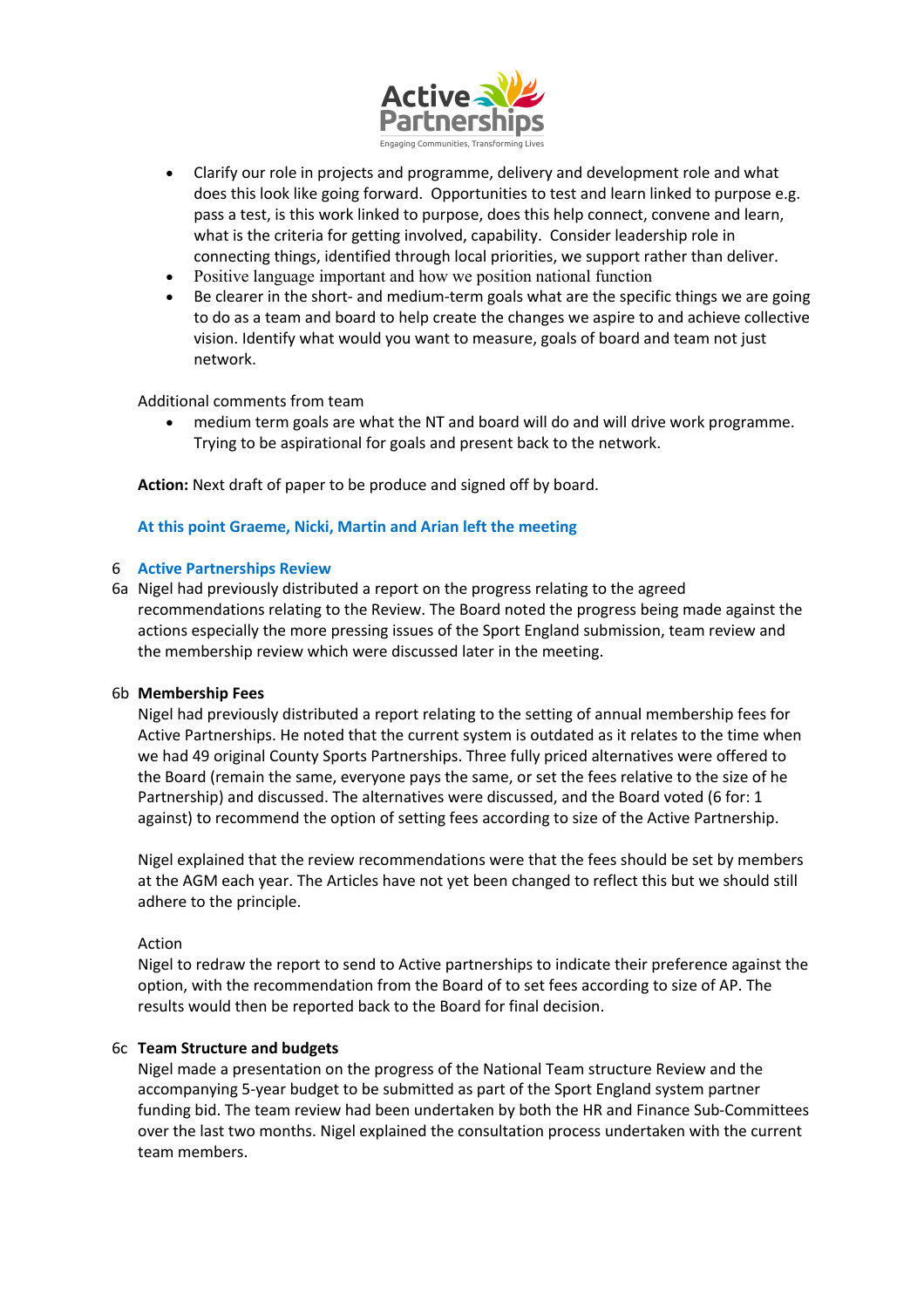

The Board discussed the implications and rationale for the changes and agreed on the final structure to be implemented which included: Chief Executive Officer, 3 x Relationship Partners, Finance and Governance Relationship Partner (25 hours per week), Administration Officer (15 hours per week). The salaries were discussed and agreed.

The 5-year financial projections were agreed which entailed re-profiling £200k of reserves across the 5-year period.

### **Action**

To use the details in the submission for Sport England funding. The HR and Finance subcommittees continue to implement the staff review changes and report back to the Board on progress.

### 7 **Board Development**

Nigel presented the details of the terms of office for each of the Board members. There was some discussion relating to the accuracy of these dates following a report that was submitted to the Board several years ago. Nigel explained the dates were drawn from the details on Companies House which corresponded to the details I the minutes of Board meetings.

The Board recognised that we would be losing 4 Board members over the Summer including the Chair, which gives the need for a review of Board membership.

Whilst the focus at the moment is on the team review it was agreed that a focussed discussion would take place at the next meeting on Board development and subsequent recruitment process in the Spring.

#### 8 **Stakeholder Communication**

Due to time commitments this item wasn't covered

#### 9 **Any Other Business**

No further business was discussed

#### 11 **Date of Next Meeting**

3rd May 2022

## **Matters Arising and Future Action**

| <b>Resolution or Detail</b><br><b>Action</b> |                                                                                                             | <b>Responsibility</b> | <b>Action Update</b>                                              |
|----------------------------------------------|-------------------------------------------------------------------------------------------------------------|-----------------------|-------------------------------------------------------------------|
| Resolution:                                  | Both Sept21 and Oct21 minutes agreed as $a n/a$<br>true record                                              |                       |                                                                   |
| Action:                                      | Active Partnerships submission to SE - Next NH<br>draft of paper to be produced and signed<br>off by board. |                       | <b>Final version</b><br>submitted and<br>money confirmed by<br>SЕ |